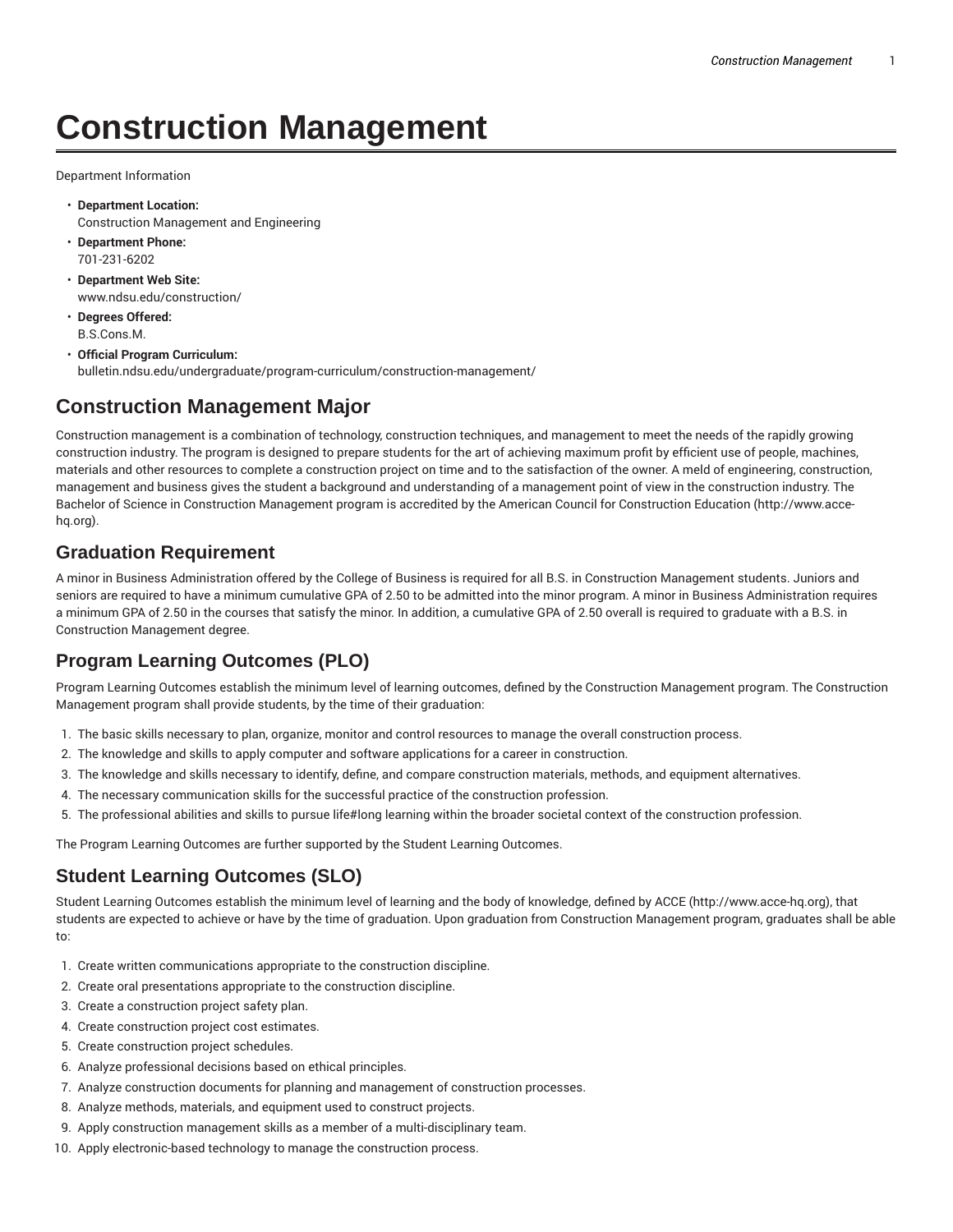- 11. Apply basic surveying techniques for construction layout and control.
- 12. Understand different methods of project delivery and the roles and responsibilities of all constituencies involved in the design and construction process.
- 13. Understand construction risk management.
- 14. Understand construction accounting and cost control.
- 15. Understand construction quality assurance and control.
- 16. Understand construction project control processes.
- 17. Understand the legal implications of contract, common, and regulatory law to manage a construction project.
- 18. Understand the basic principles of sustainable construction.
- 19. Understand the basic principles of structural behavior.
- 20. Understand the basic principles of mechanical, electrical and piping systems.

#### **Plan of Study**

Please note this is a sample plan of study and not an official curriculum. Actual student schedules for each semester will vary depending on start year, education goals, applicable transfer credit, and course availability. Students are encouraged to work with their academic advisor on a regular basis to review degree progress and customize an individual plan of study.

| Freshman                               |    |                                                     |                |
|----------------------------------------|----|-----------------------------------------------------|----------------|
| Fall                                   |    | <b>Credits Spring</b>                               | <b>Credits</b> |
| <b>CM&amp;E 111</b>                    |    | 1 CM&E 212                                          | 3              |
| <b>CM&amp;E 200</b>                    |    | 3 ENGL 120 (Gen Ed C Category)                      | 3              |
| ENGL 110 (Gen Ed C Category)           |    | 4 MATH 146 (Gen Ed R Category) <sup>#</sup>         | 4              |
| MATH 105 or 107                        |    | 3 COMM 110 (Gen Ed C Category)                      | 3              |
| CHEM 121 (Gen Ed S Category)           |    | 3 Economics (Gen Ed B/G<br>Category) <sup>***</sup> | 3              |
| CHEM 121L (Gen Ed L Category)          |    | 1 Social Behavior Elective (Gen Ed B<br>Category)   | 3              |
|                                        | 15 |                                                     | 19             |
| Sophomore                              |    |                                                     |                |
| Fall                                   |    | <b>Credits Spring</b>                               | <b>Credits</b> |
| <b>CM&amp;E 204</b>                    |    | 3 CM&E 203                                          | 3              |
| <b>CM&amp;E 250</b>                    |    | 3 CM&E 240                                          | 3              |
| PHYS 211 (Gene Ed S Category)          |    | 3 CM&E 260                                          | 3              |
| PHYS 211L (Gene Ed L Category)         |    | 1 Humanities (Gen Ed A Category)                    | 3              |
| GEOL 105 (Gene Ed S/G Category)        |    | 3 Humanities & Diversity (Gen Ed A&D<br>Category)   | 3              |
| ACCT 102                               | 3  |                                                     |                |
|                                        | 16 |                                                     | 15             |
| <b>Junior</b>                          |    |                                                     |                |
| Fall                                   |    | <b>Credits Spring</b>                               | <b>Credits</b> |
| <b>CM&amp;E 305</b>                    |    | 3 CM&E 301                                          | 3              |
| <b>CM&amp;E 380</b>                    |    | 3 CM&E 315                                          | 3              |
| <b>STAT 330</b>                        |    | 3 CM&E 405                                          | 3              |
| ENGL 320 or 321 (Gen Ed C<br>Category) |    | 3 BUSN 431**                                        | 3              |
| MGMT 320 <sup>**</sup>                 |    | 3 MRKT 320 or FIN 320 <sup>**</sup>                 | 3              |
|                                        | 15 |                                                     | 15             |